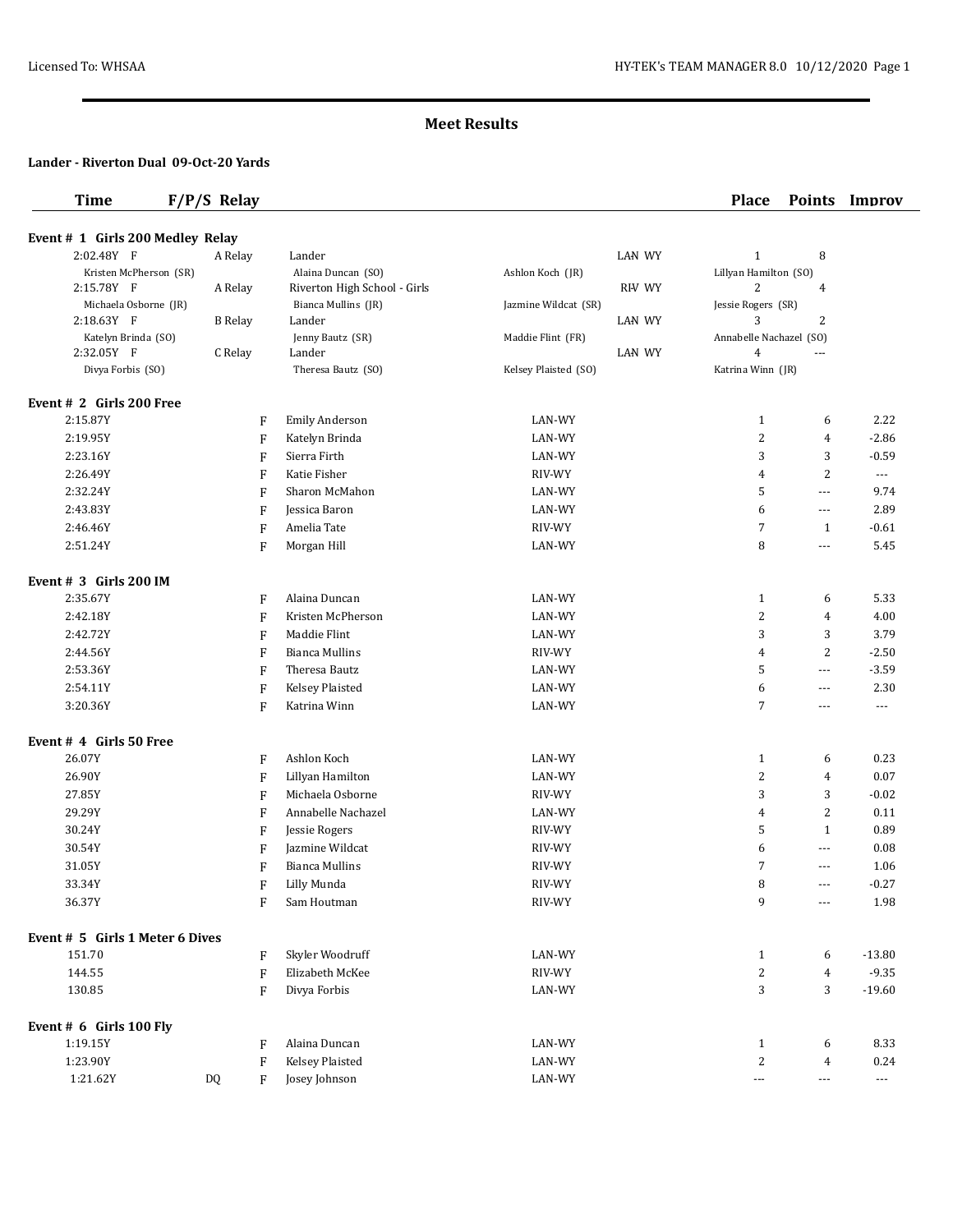# **Meet Results**

#### **Lander - Riverton Dual 09-Oct-20 Yards**

| <b>Time</b>                    | $F/P/S$ Relay  |              |                              |                      |               | <b>Place</b>          | <b>Points</b>        | Improv                   |
|--------------------------------|----------------|--------------|------------------------------|----------------------|---------------|-----------------------|----------------------|--------------------------|
| Event # 7 Girls 100 Free       |                |              |                              |                      |               |                       |                      |                          |
| 56.60Y                         |                | F            | Ashlon Koch                  | LAN-WY               |               | $\mathbf{1}$          | 6                    | $-0.01$                  |
| 1:00.25Y                       |                | F            | Lillyan Hamilton             | LAN-WY               |               | $\boldsymbol{2}$      | $\overline{4}$       | 1.32                     |
| 1:01.24Y                       |                | F            | Emily Anderson               | LAN-WY               |               | 3                     | 3                    | $-1.15$                  |
| 1:05.36Y                       |                | F            | Annabelle Nachazel           | LAN-WY               |               | $\overline{4}$        | $\cdots$             | 1.25                     |
| 1:06.80Y                       |                | F            | Maddie Flint                 | LAN-WY               |               | 5                     | $\overline{a}$       | 1.41                     |
| 1:07.48Y                       |                | F            | Sharon McMahon               | LAN-WY               |               | 6                     | $\cdots$             | 2.92                     |
| 1:08.61Y                       |                | F            | Jenny Bautz                  | LAN-WY               |               | 7                     | $\cdots$             | 0.39                     |
| 1:10.73Y                       |                | F            | Jessie Rogers                | RIV-WY               |               | 8                     | 2                    | 0.79                     |
| 1:13.56Y                       |                | F            | Piper Loomis                 | RIV-WY               |               | 9                     | $\mathbf{1}$         | 1.19                     |
| 1:18.47Y                       |                | F            | Morgan Hill                  | LAN-WY               |               | 10                    | $\cdots$             | 2.60                     |
| 1:22.31Y                       |                | F            | <b>Lilly Nowland</b>         | RIV-WY               |               | 11                    | $\cdots$             | 2.65                     |
| Event # 8 Girls 500 Free       |                |              |                              |                      |               |                       |                      |                          |
| 6:24.56Y                       |                | F            | Jazmine Wildcat              | RIV-WY               |               | $\mathbf{1}$          | 6                    | $-25.91$                 |
| 6:24.78Y                       |                | F            | Sierra Firth                 | LAN-WY               |               | $\overline{c}$        | $\overline{4}$       | $-8.25$                  |
| 7:17.68Y                       |                | F            | Jessica Baron                | LAN-WY               |               | 3                     | 3                    | 7.43                     |
| Event # 9 Girls 200 Free Relay |                |              |                              |                      |               |                       |                      |                          |
| 1:56.87Y F                     | A Relay        |              | Lander                       |                      | <b>LAN WY</b> | $\mathbf{1}$          | 8                    |                          |
| Sharon McMahon (FR)            |                |              | Maddie Flint (FR)            | Josey Johnson (FR)   |               | Emily Anderson (FR)   |                      |                          |
| 2:04.04Y F                     | A Relay        |              | Riverton High School - Girls |                      | <b>RHV WY</b> | 2                     | 4                    |                          |
| Amelia Tate (FR)               |                |              | Katie Fisher (JR)            | Jazmine Wildcat (SR) |               | Michaela Osborne (JR) |                      |                          |
| 2:11.42Y F                     | <b>B</b> Relay |              | Lander                       |                      | <b>LAN WY</b> | 3                     | 2                    |                          |
| Kristen McPherson (SR)         |                |              | Jenny Bautz (SR)             | Skyler Woodruff (SR) |               | Sierra Firth (SR)     |                      |                          |
| 2:11.72Y F                     | C Relay        |              | Lander                       |                      | <b>LAN WY</b> | $\overline{4}$        | ---                  |                          |
| Theresa Bautz (SO)             |                |              | Divya Forbis (SO)            | Morgan Hill (FR)     |               | Katrina Winn (JR)     |                      |                          |
| Event #10 Girls 100 Back       |                |              |                              |                      |               |                       |                      |                          |
| 1:09.36Y                       |                | F            | Kristen McPherson            | LAN-WY               |               | $\mathbf{1}$          | 6                    | 1.79                     |
| 1:12.65Y                       |                | F            | Katelyn Brinda               | LAN-WY               |               | $\overline{c}$        | $\overline{4}$       | $-0.70$                  |
| 1:16.06Y                       |                | F            | Josey Johnson                | LAN-WY               |               | 3                     | 3                    | 3.86                     |
| 1:16.11Y                       |                | $\mathbf{F}$ | Katie Fisher                 | RIV-WY               |               | 4                     | 2                    | 1.14                     |
| 1:16.72Y                       |                | F            | Michaela Osborne             | RIV-WY               |               | 5                     | $\mathbf{1}$         | 2.26                     |
| 1:22.31Y                       |                | F            | Piper Loomis                 | RIV-WY               |               | 6                     | $\cdots$             | 1.45                     |
| 1:26.60Y                       |                | F            | Amelia Tate                  | RIV-WY               |               | 7                     | $\cdots$             | $-0.36$                  |
| Event # 11 Girls 100 Breast    |                |              |                              |                      |               |                       |                      |                          |
| 1:21.98Y                       |                | F            | Jenny Bautz                  | LAN-WY               |               | $\mathbf{1}$          | 6                    | 0.14                     |
| 1:24.98Y                       |                | F            | Theresa Bautz                | LAN-WY               |               | $\overline{c}$        | $\overline{4}$       | 3.03                     |
| 1:29.04Y                       |                | F            | Divya Forbis                 | LAN-WY               |               | 3                     | 3                    | 0.36                     |
| 1:36.02Y                       |                | F            | Sam Houtman                  | RIV-WY               |               | 4                     | $\sqrt{2}$           | $1.10\,$                 |
| 1:36.64Y                       |                | F            | Lilly Munda                  | RIV-WY               |               | 5                     | $\mathbf{1}$         | $-0.11$                  |
| 1:43.59Y                       |                | F            | <b>Lilly Nowland</b>         | RIV-WY               |               | 6                     | $\scriptstyle\cdots$ | 2.53                     |
| 1:44.67Y                       |                | F            | Katrina Winn                 | LAN-WY               |               | $\boldsymbol{7}$      | ---                  | $\overline{\phantom{a}}$ |
| 1:48.78Y                       |                | F            | Elizabeth McKee              | RIV-WY               |               | 8                     | $\cdots$             | 3.39                     |